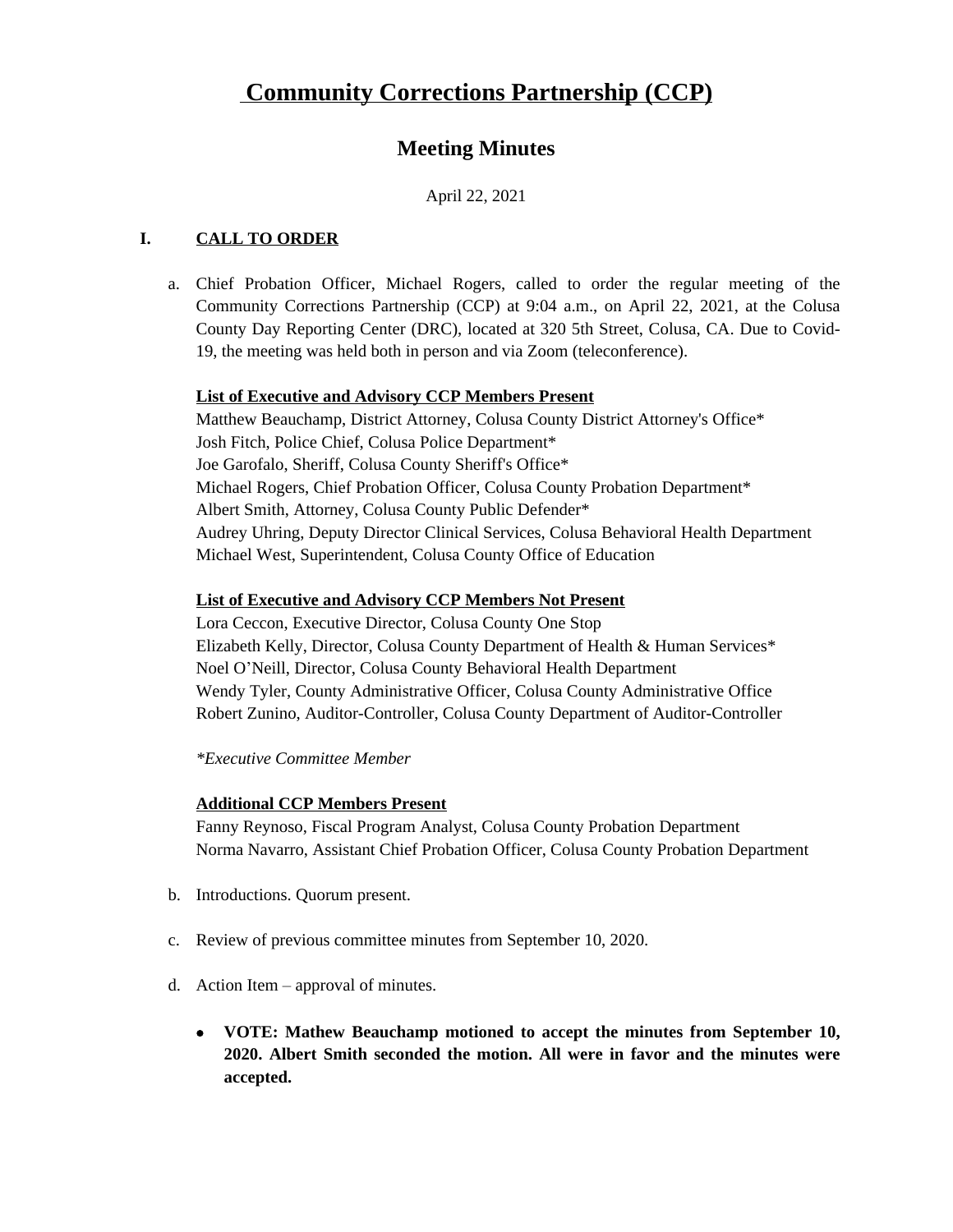### **II. SUB-GROUP COMMITTEE REPORTS/UPDATES**

a. Department updates/Progress/Concerns

#### COLUSA COUNTY SHERIFF'S OFFICE

Joe Garofalo reported on his department. They have 8 Assembly Bill (AB) 109 inmates currently in Custody and 50 inmates in general population. They are doing a good job in keeping the jail population down and separated.

#### COLUSA COUNTY DISTRICT ATTORNEY

Matthew Beauchamp reported for his department. They have a new Investigator. They have another investigator who will be starting in May. They started setting trials again.

#### OFFICE OF THE PUBLIC DEFENDAR

Albert smith stated he is expecting that eventually they will see a large amount of cases.

#### COLUSA POLICE DEPARTMENT

Josh Fitch reported on his department. Their department is busy and business is as usual. They are the first recipient of the no bail policy. The inmate was released because they could not afford bail and was arrested the following day. It is frustrating for everyone involved.

#### COLUSA COUNTY BEHAVIORAL HEALTH

Audrey Uhring reported for her department. Since March, Terrance Rooney retired and Noel O'Neill became Interim Behavioral Health Director and they have been hitting the ground running. All staff is back the department and they have been seeing clients faceto-face. They are still offering telehealth and over the phone for clients who are more comfortable. They are working on a couple of projects. They are looking at a satellite office in Williams to expand access to services. In addition, they are working with the local hospital and law enforcement with agreements and Memorandums of Understanding (MOU) for the various roles of the departments for clarity in terms of crises response. They are also working with Health and Human Services on the No Place Like Home project. Noel and Elizabeth are going to the Board on April 27<sup>th</sup>, to discuss entering an agreement with the Housing Authority regarding building apartments in the community. They are collaborating with Probation on establishing a youth center. They will be touring a space in the same building as the DRC, next week. They are excited to be offering that center for the youth. In collaboration with the Safe Haven leadership team, they are having a car show at the fairgrounds on May 8<sup>th</sup>. They are also looking at expanding their forensic team to more effectively work with more clients.

Norma Navarro asked when Mandi would be returning to provide services at the DRC. Audrey stated they are looking into how to provide those services to clients in a confidential manner. She is unsure when those services will be offered again at the DRC. Further discussion regarding client services.

Mike Rogers is meeting with Noel next week to discuss increasing services to the AB109 clients as well as probationers to increase Behavioral Health's participation. He is also working with the prospective buyer of the DRC and adjoining suites. The potential buyer is very pro-community. The purchase is in escrow. If the sale goes thru the suites in the building will provide space for Behavioral Health to provide client services in a confidential manner as well as expansion of DRC services. The potential owner is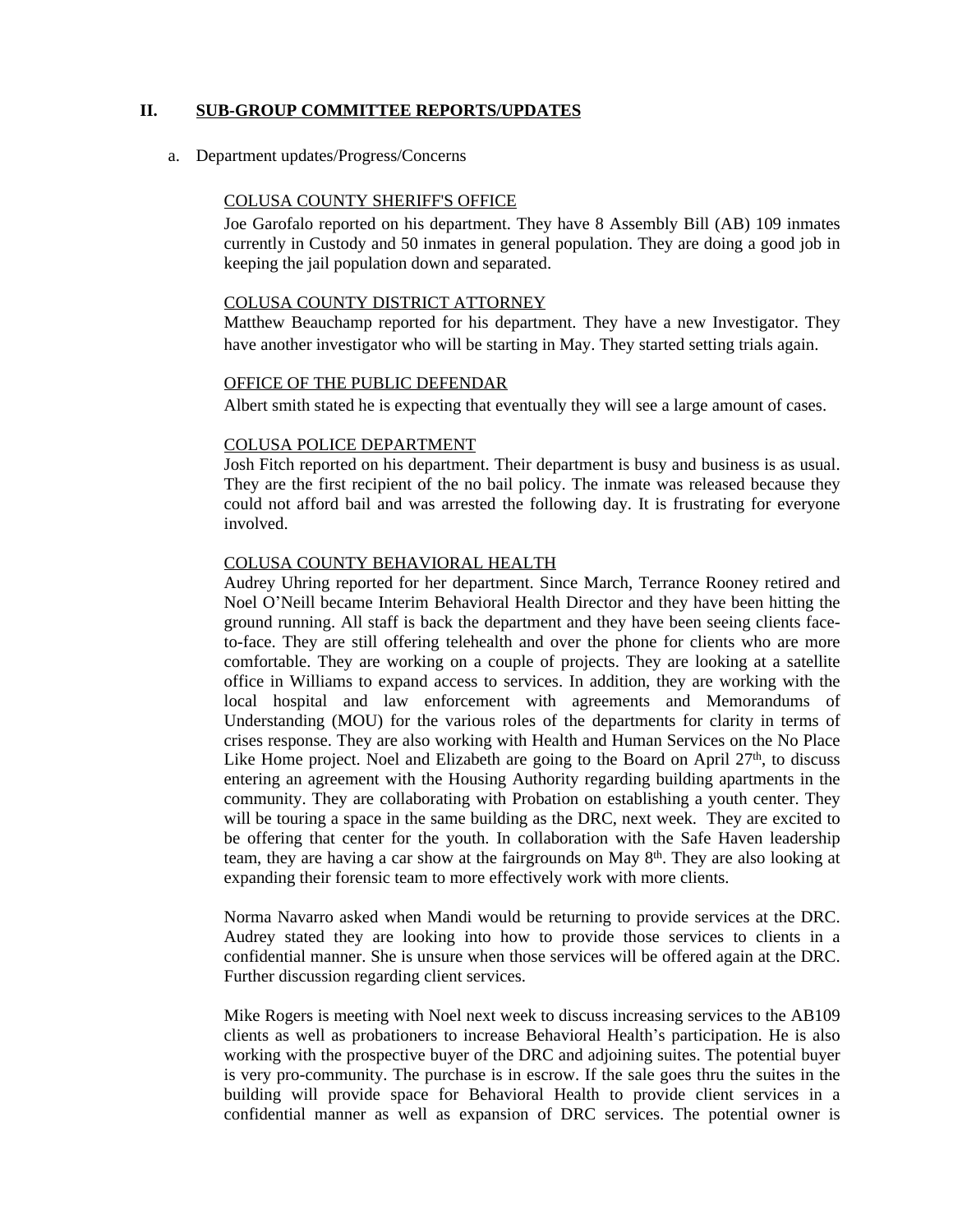looking forward in collaborating with the County on establishing low-income transitional housing to clients.

Discussion amongst members regarding the costs of bringing the building up to compliance for client housing.

#### COLUSA COUNTY PROBATION

Norma Navarro reported on her department's statistics for Post Release Community Supervision (PRCS) and Mandatory Supervision (MS); Up to date, they have 35 active PRCS cases. They have received a total of 10 new grants which 8 of those individuals were released early due to Covid-19. They have discharged 8 clients. They have 22 individuals out on warrant. No clients are on Global Positioning System (GPS) monitoring. They had 1 individual transfer-in from Yolo County, 1 has transferred-out, and 1 out-of-state being supervised by ICOTS. In regards to MS, they have 5 active cases. No new grants. 1 individual was satisfactorily discharged. 2 are out on warrant. 0 placed on GPS. 1 transfer-in, no transfer-outs, no ICOTS and no new incarcerations. Regarding full cases, they received 5 new cases that were sentenced to local imprisonment. Of those 5 cases, 1 was new and 4 went from Formal Probation to a full sentence. They currently have 92 clients on Formal Felony supervision, 27 individuals out on felony warrants and 1 client placed on GPS. The Formal Misdemeanor population is 15 and 4 individuals are out on misdemeanor warrants. They currently have a population of 4 on Diversion and Prop 36. They had 12 individuals sentenced to CDCR, 8 of those were brand new cases and the other 4 resulted from new law violations. She was not able to obtain the numbers for parole. They have completed 271 home visits and 33 searches. Searches are slowly increasing. They have 67 clients on Reconnect. Since the inception of the pre-release program which started April 5, 2021, they have 7 that they have done reports on, 2 that are on supervision.

Norma Navarro, explains Reconnect. Reconnect is a new program that probation is looking into and are currently doing a pilot program which is an app on your phone in which you can communicate with your probationers. It can remind them of appointments, court dates, and can submit monthly report forms. They can report law enforcement contacts, set up curfews and also make sure they report via facetime stating they are attending classes. They are currently in a pilot program that started February  $10<sup>th</sup>$ , they have 67 participants. They are getting positive feedback from probationers as well as probation officers, and hopefully this is something they can adopt and take before the Board for complete approval of the program.

Discussion between members regarding Reconnect's GPS tracking possibilities.

Mike Rogers stated that Reconnect is a pilot program so there are no costs to the County at this time. He further expanded on the Reconnect program and the program's benefits, and costs.

Norma Navarro reported on the Day Reporting Center (DRC). The department has continued to provide programming through Zoom. They are still providing Moral Reconation Therapy (MRT), Thinking for Good, Staying Quit, the Batterers' Treatment program, Taking the High Road, and are looking into new programs. Currently they have 32 participants in MRT, 58 in Thinking for Good, 23 in Staying Quit, 27 in the Batterers' Treatment program, and no participants in Taking the High Road. They had 4 people graduate from MRT, 10 have graduated Thinking for Good, and 18 have graduated from the Batterer's' Treatment program. Programming is provided through Zoom, either at home or in our office.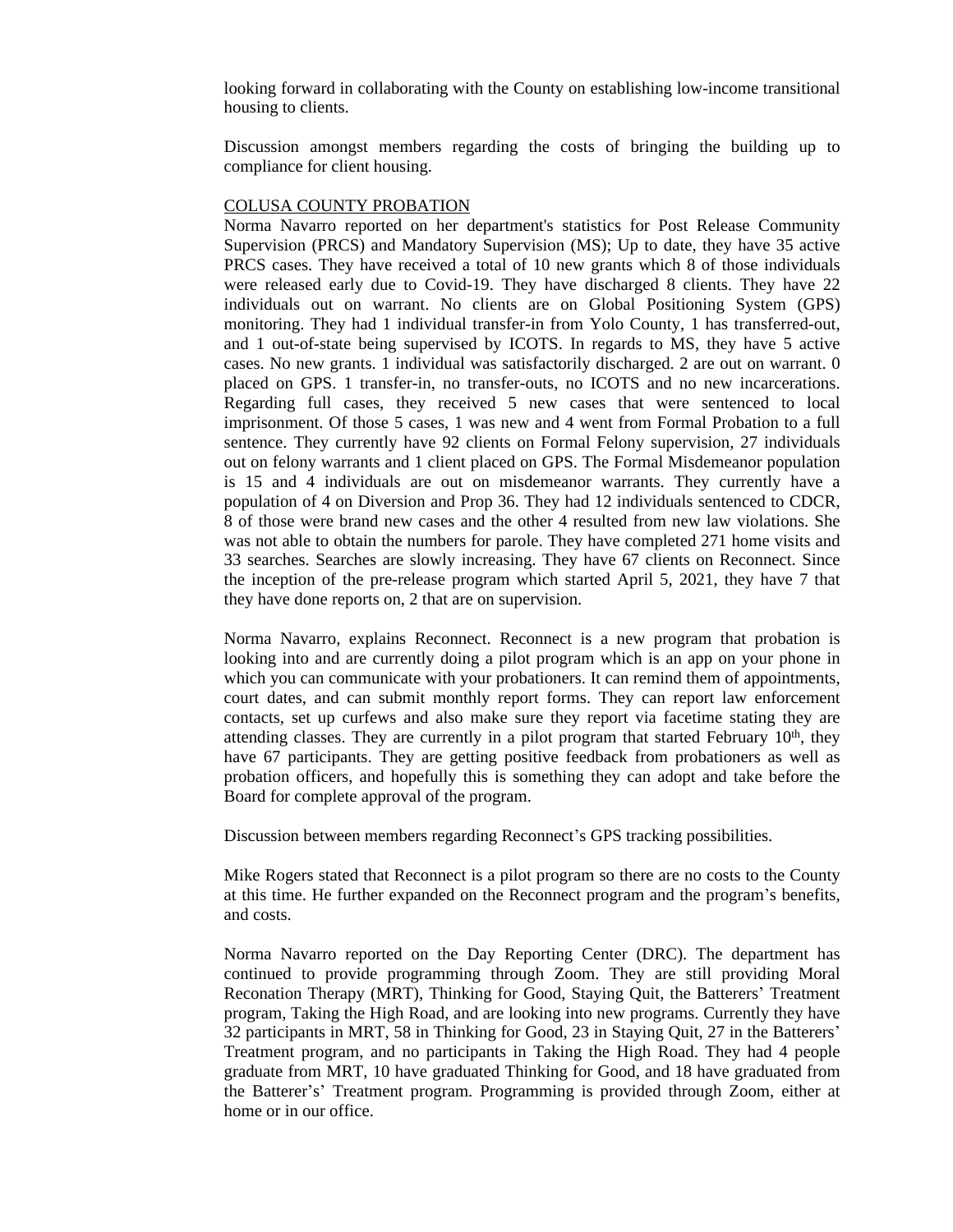#### COLUSA COUNTY OFFICE OF EDUCATION

Mike West stated all the districts are back on track. Pierce has 4 students that are still on distance learning by parental choice, Maxwell has 2 by parental choice, Colusa still has a significant amount of students still on distance learning and Williams' is back to face-toface classes. They have seen zero transmissions of Covid-19 through student to student, student to teacher, or teacher to teacher. The Covid-19 infections that have occurred were amongst students participating in club programs. They are trying to move forward. The biggest issue they are having are the Governor's and Public Health's guidelines and directives, and Cal OSHA. They are seeing funding roll out from the State and Federal governments. They made a statement to the governor's staff to let them finish out the school year and not change anything. All 5 districts are having summer school programs including the County for their severe and emotionally disturbed students. They are having issues finding staff to work through the summer as all staff have been working nonstop since October. Another piece that is quite frustrating is that approximately 35,000 teachers have chosen to leave the industry and 85% of them are going to another sector. Now they are in a battle with the State and credentialing. They have 5 Special Ed teachers and 2 nurses that are willing to come from out of State to work in the County but it will be at least a year and a half before the State will give them credentials to work. Legislatively there is a big push about parental choice to retain students and a big push to allow seniors to stay in school for an additional year. Currently, there is no testing requirements for students to attend universities. They are saying admissions are up approximately 45-50%.

- c. Action requested Review of proposed 2020/2021 AB109 Budget.
	- ̶ The proposed 2020/2021 AB109 Budget was previously provided to committee members for review and a handout was provided. Mike Rogers stated this year's budget is pretty much status quo the budget from last year. Based on the numbers that have been provided by the State, the anticipated base revenue and their additional \$100,000.00 survey money they receive every year, they will be approximately \$1000.00 in the plus of expenditures and revenue coming in on the base. They anticipate to get \$981,492.00 and are looking to spend \$980,734.00. There is also an approximate \$300,000.00 growth component, due to the great performance of staff, which was not included in the budget as they may not receive it. If they do receive it, it will go into reserves. There is not much in reserves right now. There is approximately \$40,000.00 in reserves.

### ̶ **VOTE: Albert Smith motioned to accept the 2020/2021 AB109 Budget. Matthew Beauchamp seconded the motion. All were in favor and the budget was accepted.**

- d. Announcements of any Legislative and/or funding updates/budget/training opportunities.
	- ̶ Mike Rogers stated his department has been effected by Assembly Bill (AB) 1950, which went into effect Since January 1<sup>st</sup>. This is the bill that dropped the maximum probation term on many cases from a 3 year grant to a 2 year grant. In many cases it made misdemeanor cases a maximum of 1 year. This has affected our felony numbers to some extent. However, they will be taking more misdemeanor cases. They are working with the